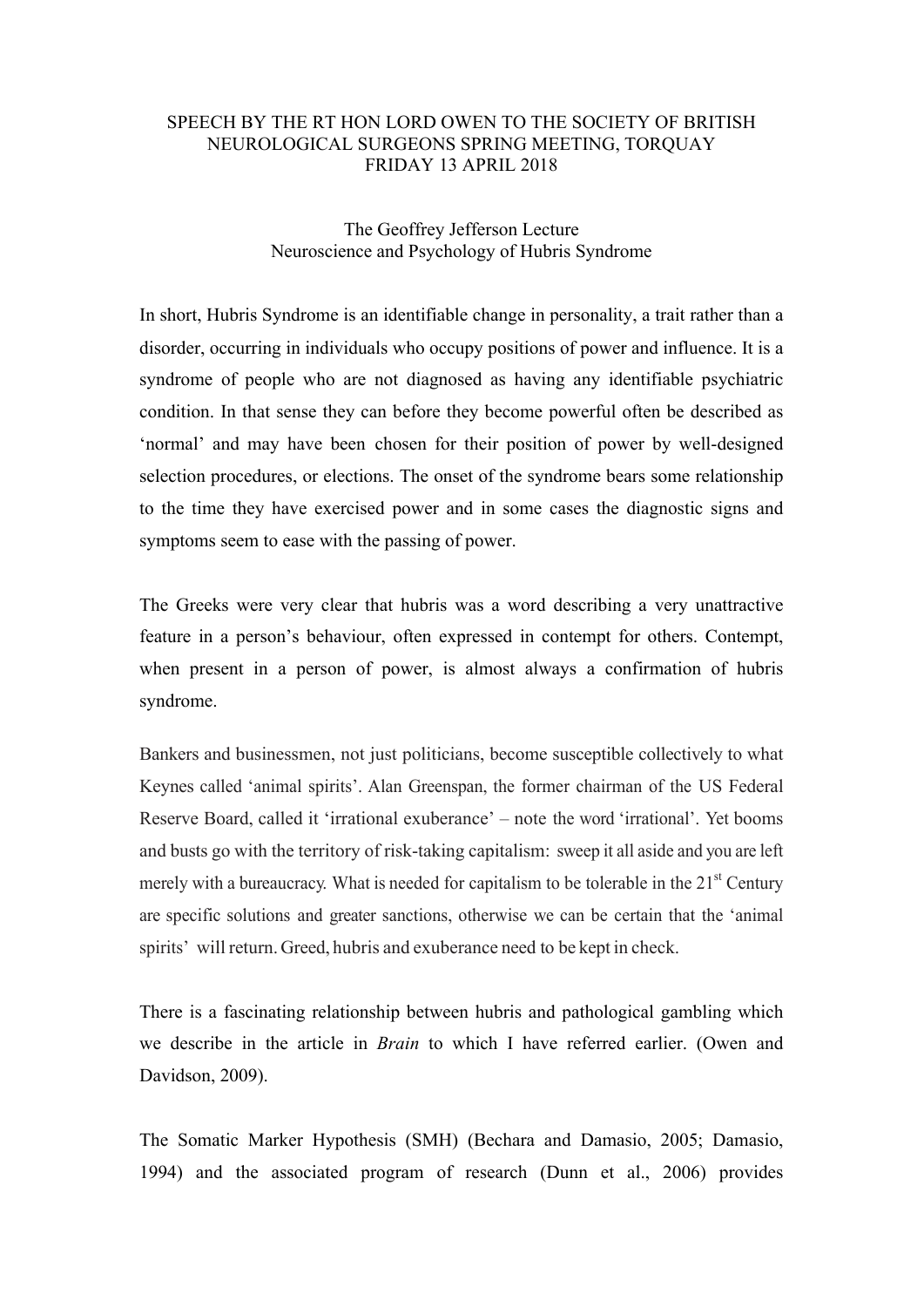physiological evidence for the visceral ('gut feel') affective responses in decision making under uncertainty and risk. In 2009 in a lecture at the Institute of Neurology honouring the late David Marsden FRS, with whom I worked on beta-blockers at St Thomas's Hospital Medical Unit from 1966-68, I suggested learning more about the hypothesis from studies about the secondary prevention of post-traumatic stress disorder, PTSD, and the immediate treatment with the beta-blocking drugs. The fact that after a long argument PTSD has been accepted as acquired has undoubtedly helped the claim that Hubris Syndrome is acquired. But we need more research in all of these areas.

A few years ago Professor Kapur, then Executive Dean of the Institute of Psychiatry, Psychology and Neuroscience, IoPNN, at King's College London, drew to my attention a paper on the effects of a placebo induced dopamine release in Parkinson's Disease (Lidstone et al, 2010). An article by Erik Vance (2014) in *Discover* magazine makes many things clearer in layman's language about what Sarah Lidstone, who had led the brain-imaging experiment, had done and I describe this in some detail in the Foreword to *The Intoxication of Power. Interdisciplinary Insights.*<sup>1</sup>

As you all know, Parkinson's patients are especially susceptible to the placebo effect — the phenomenon by which a condition improves solely because the patient believes treatment *has* occurred. When Lidstone's team analyzed their patients' brain activity, they found the PET images showed dopamine, in Vance's words, "flooding the synapses in the crucial motor control region of their brains, just as surely as from a dose of medication. It was the first time placebo responses in Parkinson's disease had been definitively linked to a natural burst of dopamine."

Is this cementing of expectations an explanation for how Hubris Syndrome appears to stay for months and years in someone who has acquired it but may recede when power is no longer being exercised? Hopefully in a decade we will have learnt much more about an in built brain mechanism that allows some of the powerful to acquire Hubris Syndrome but not others. I suspect that there is more than one mechanism that

<sup>&</sup>lt;sup>1</sup> *The Intoxication of Power. Interdisciplinary Insights* ed., Peter Garrard, Graham Robinson (Palgrave Macmillan, 2016).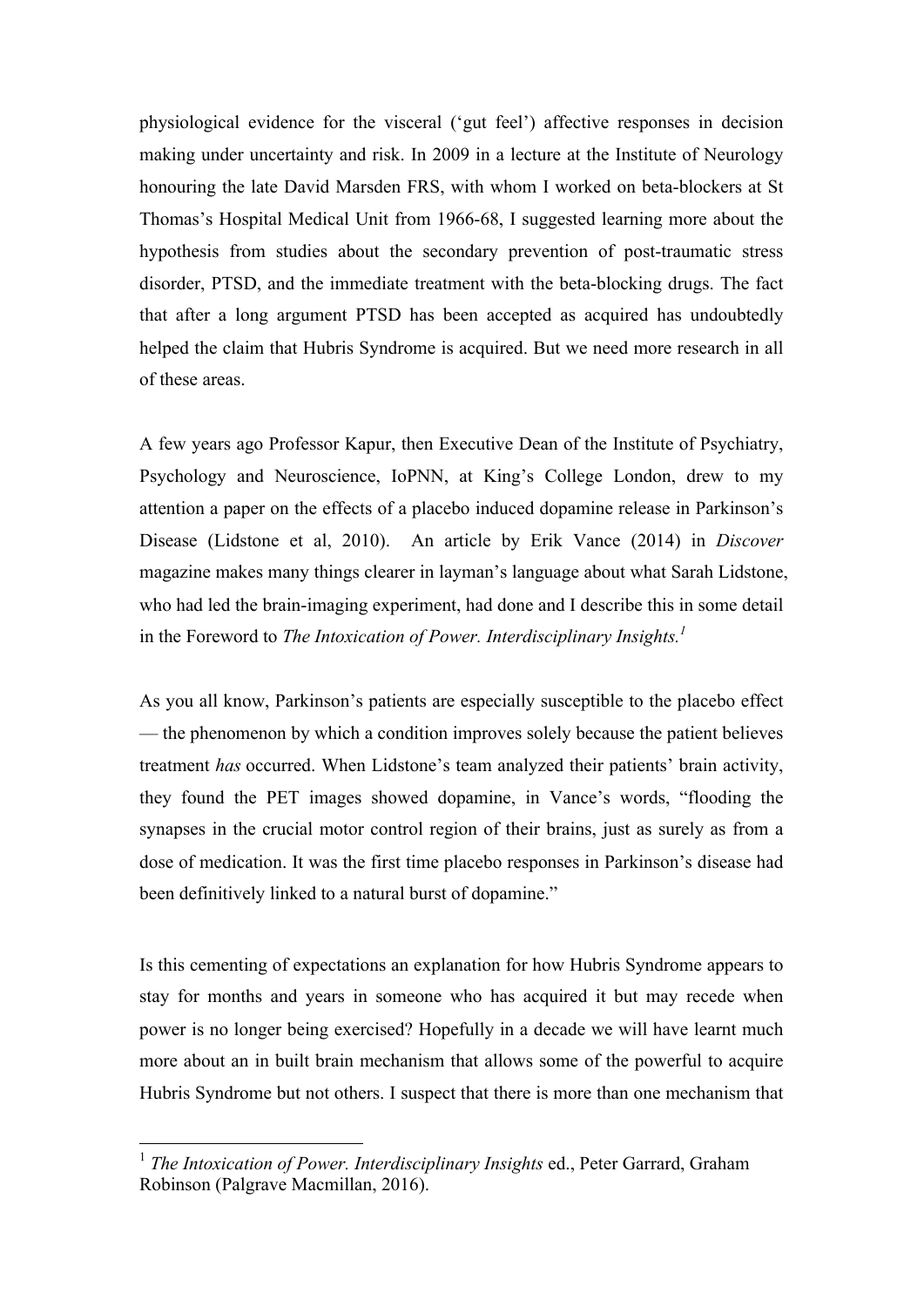triggers Hubris Syndrome inside the brain.

In a public lecture entitled the 'Neurobiology of decision making: gender and the exercise of power', as part of a seminar at the Royal Society of Medicine on 9 May 2017, Professor Trevor Robbins (Robbins, 2017) of the University of Cambridge focused on confidence in judgements, excessive confidence, restlessness, recklessness and impulsiveness. We can all agree that important brain aspects of decision-making resides in the frontal lobes of the brain.

He covered a lot of ground but put an emphasis on chronic stress as part of the aetiology of hubristic decision-making. That is very interesting and introduces a different angle. Hitherto, there has been a belief that the dopamine system which originated in the mid brain could be involved with hubris. Confidence also does something for the dopamine system. We know, for instance, that dopamine receptor binding also goes up in individuals with high relative to low social status. Essentially Robbins characterises decision-making as an effortful and stressful activity and that power will involve intense decision-making. He goes on to argue that chronic stress depletes serotonin in the brain, and studies show that under conditions of serotonin depletion "reversal learning" gets impaired (ie the ability to reverse on winning strategies when the strategy starts delivering losses). So he is outlining a stress model of hubris syndrome and cites the fact that "If you deplete serotonin in the monkey brain … you have colossal deficits in reversal learning. So the monkey will continue to take the previously-rewarded option, which is now punished. They're rigid in their decision-making behavior." He says, "Serotonin has something to do with the flexibility of your decision-making, and it's responsive to stress."

He then states that "The Hubris Syndrome could be a rather inevitable consequence of chronic risky decision-making under stress." As well as this focus on serotonin and stress he also covers the general role of the frontal lobes. "Frontal lobes are the organ of uncertainty and doubt. They are the organs which are cutting back on your tendency to be too confident." He says of dopamine and reward and social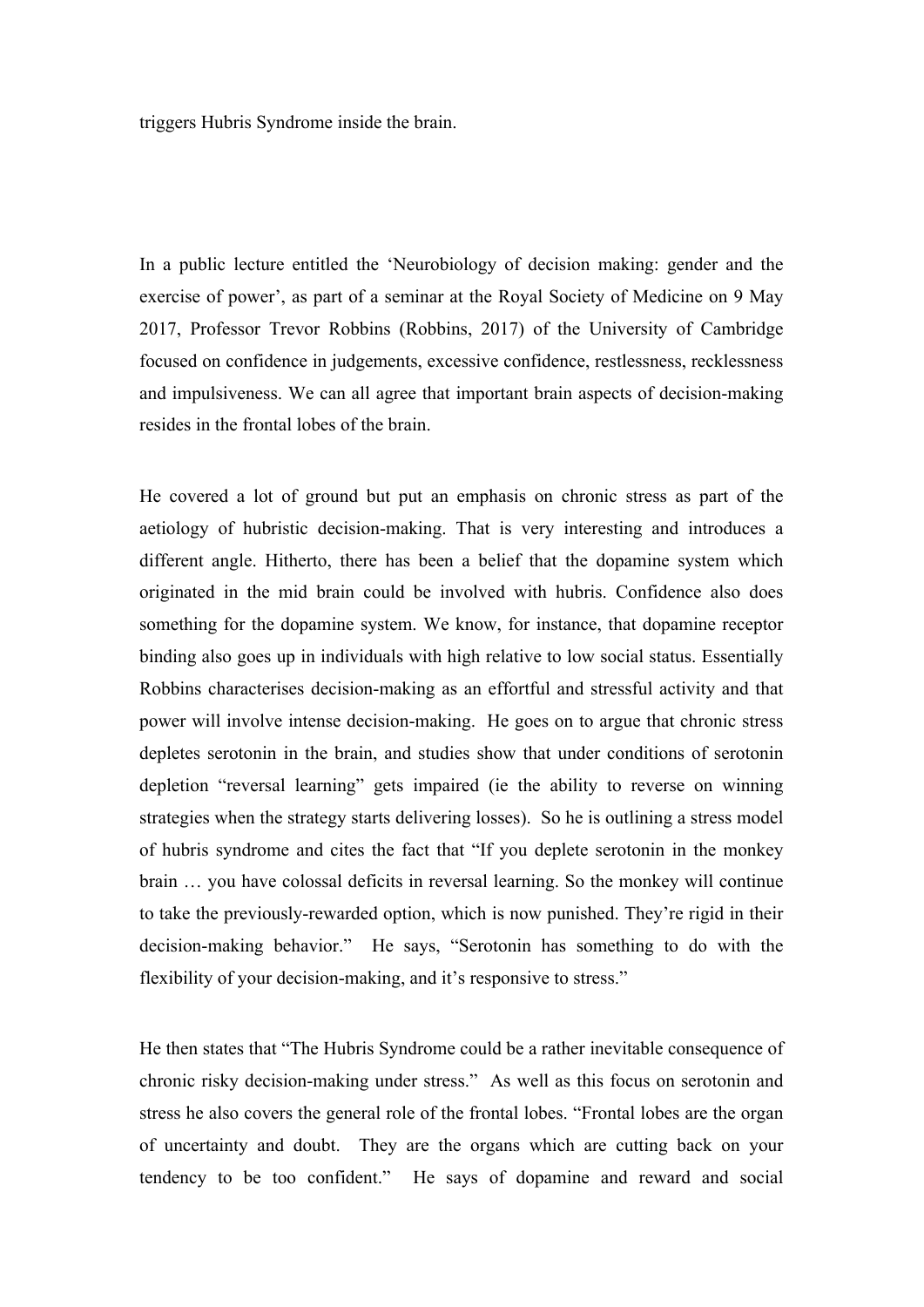dominance, "there is something about dopamine and power, if you like or social influence, at least in monkeys."

What Robbins is indicating is a stress model for hubris syndrome. Much more work will need to be done. Serotonin pathways originate in the mid brain in the raphe nuclei and innervate widespread regions of the cortex. The frontal cortex in rats has, what Robbins describes as, "the executive power from its back projections to control the level of activity in the serotonergic neurones." Robbins concludes with the hypothesis "that the Hubris Syndrome could be a consequence of deficient decisionmaking under chronic stress." A little bit of stress he says is good, probably improves decision-making, but too much will deplete the system."

I have no doubt that stress is *the* factor most commonly found in all people in power. If we can do more research into its linkage to hubris it offers a very real opportunity for improving decision-making. Those close to people in power, their wives or husbands or other family members, can go direct to these individuals and urge them to reduce stress. Professional advisers can explain in scientific terms when excessive hours of working, travelling, particularly across time zones, and the exclusion of hobbies, sporting activities and leisure, can do to their decision-making. Destressing these individuals' lives will not be easy but it is achievable.

END